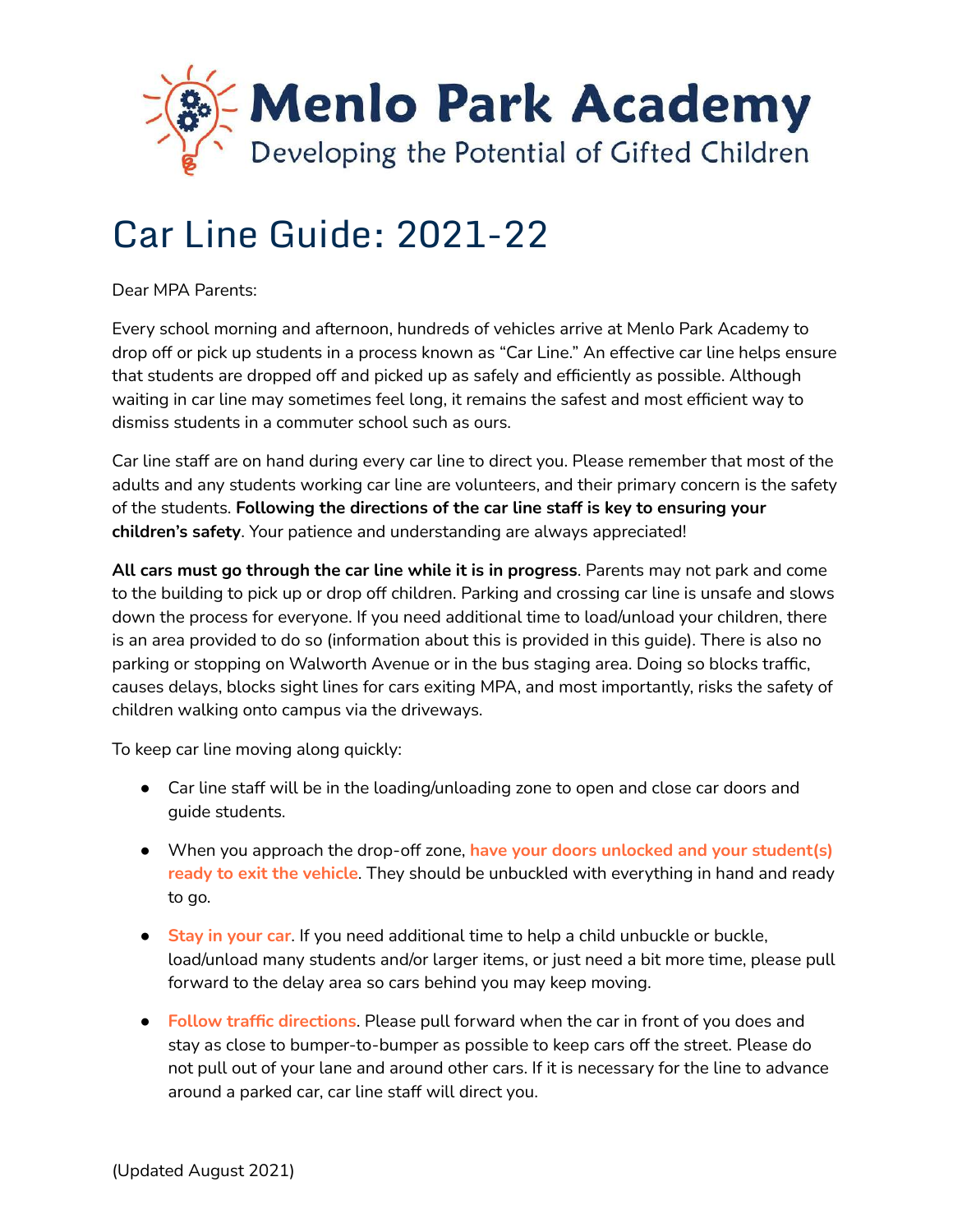# **Morning Car Line**

- **Drop-off begins at 7:30 a.m.**, although you can line up earlier. If you need to drop off earlier, Edison Club is available starting at 7 a.m.
- **(1) Enter via the West 53 rd Street gate**. There is no access to car line via the Walworth Ave. entrance.
- **Please always form two lines** as the line can grow quickly.
- **(2)** At the merge point, **please zipper merge** (every other car).
- **(3) As you approach the unloading zone, make sure student(s) are ready to exit the vehicle** as quickly as possible.
- Please follow car line staff directions and **pull all the way up to the vehicle ahead**.
- Wait until your vehicle is completely in the unloading area (concrete sidewalk) before allowing students to exit the vehicle.



#### **While in the unloading zone**

- **Only students should exit the vehicle**. Please stay in your car. Car line staff will open your door(s) and assist students if needed. If possible, students should only exit on the passenger side of the vehicle. If a student must exit on the driver's side, please alert the car line staff and that person will open the door and guide the student to the sidewalk.
- If you need additional time to unload, please pull forward to the delay area **(4)** and turn on your hazard lights.
- Please do not pull out of your lane and around other cars unless directed to do so by a worker. There is little if any time saved and it increases the possibility of an accident.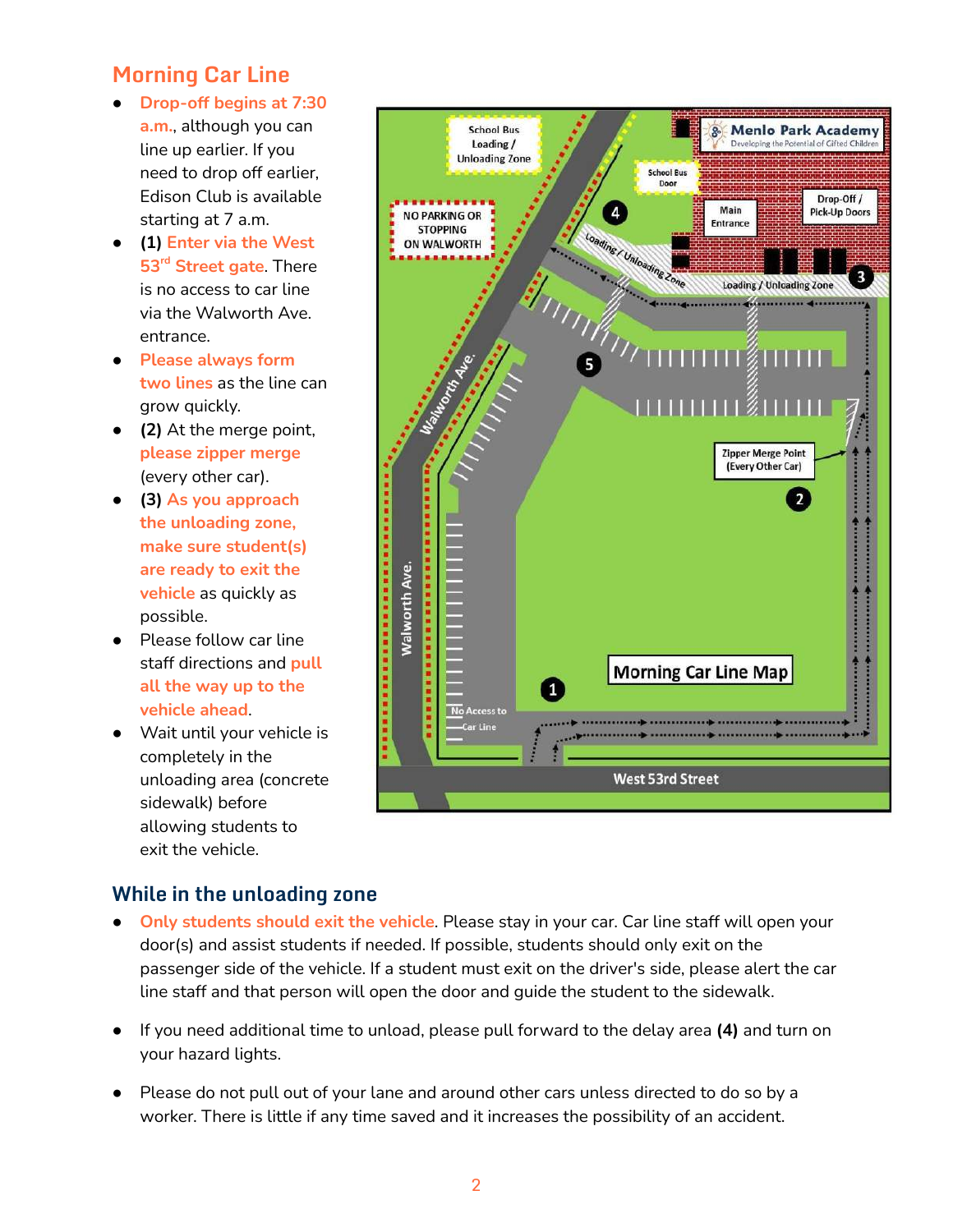● Proceed to the Walworth Ave. exit promptly when ready. Please do not speed on Walworth as there is a great deal of traffic, and not much room to pass busses in their unloading zone.

The drop-off area will close precisely at 7:55 a.m. Please remember that ALL students need to be in their class area for morning meeting at 8:00 a.m., so if you are still dropping them off in the front of the building at 8:00 a.m., they will be late for class. Car line staff will identify the last vehicle that will be allowed into the drop-off area and then direct subsequent vehicles to the parking area (**5**). You will need to park, walk your student to the Main Entrance and sign them in. Any student signed in after 8:00 a.m. is considered tardy.

#### **Inclement Winter Weather Procedure.**

Please refer to the morning car line image as you review this procedure. (#)s reference the diagram on the prior page

When snow conditions or inclement winter weather occurs, the W. 53rd entrance will remain open until 8:10 AM (1). Vehicles are to proceed to the drop off area as normal (2) (3). After 8:10 AM, area (5) will be open to the front drive. Vehicles may briefly park to **solely** walk students and sign students in (via the formal main entrance by the flag poles). Students must still be escorted into the building by their adult anytime car line staff are not present.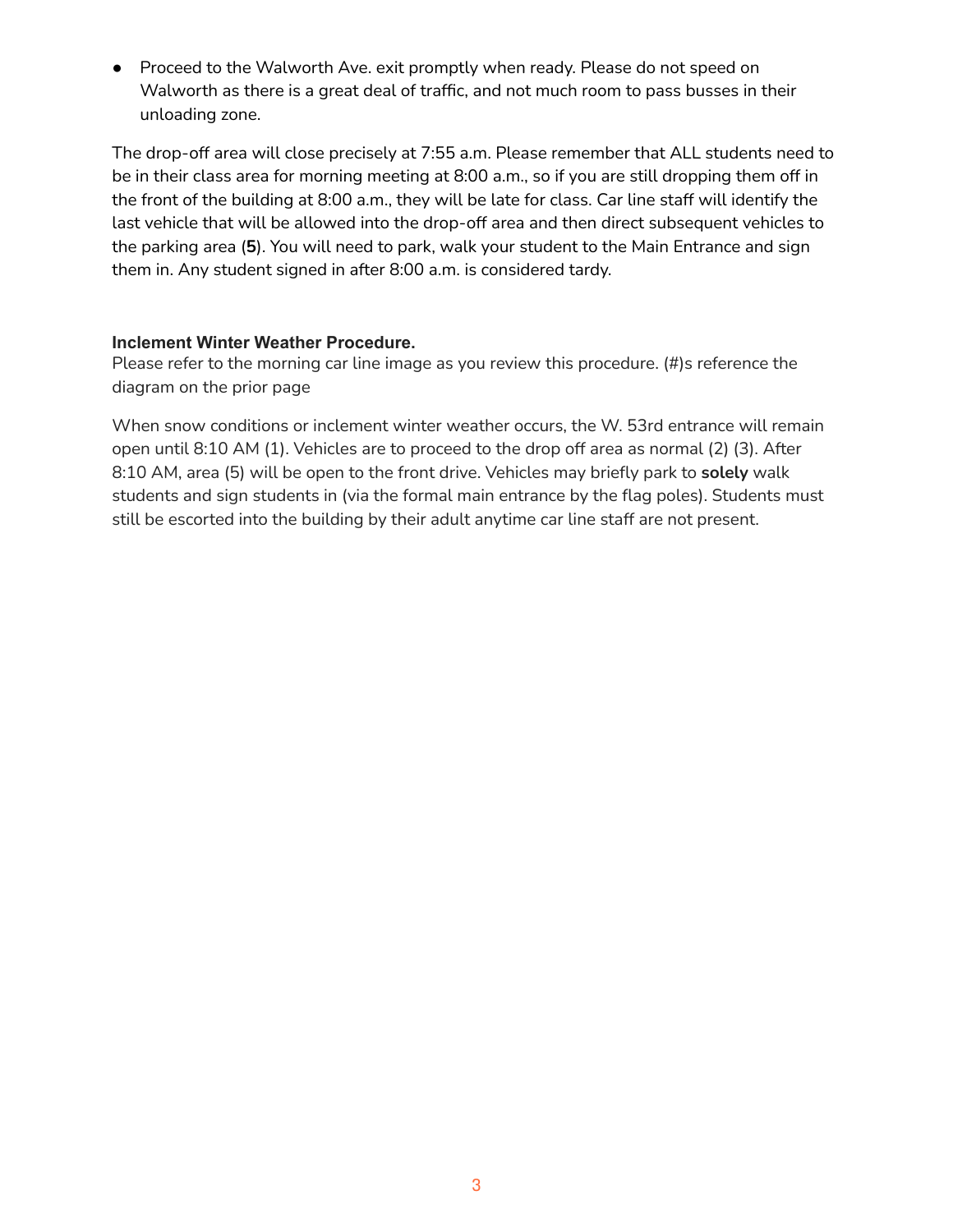# **Afternoon Car Line**



● **Pick-up begins at 3:00 p.m.**, although most cars are in line by this time.

● **Enter via the Walworth Avenue driveway (1)** and head to the right (the W. 53<sup>rd</sup> Street gate will be closed).

As you approach the line entry point **(2)**, you will be directed by a traffic director into one of four waiting lines. This process ensures that cars line up in the order they arrive.

● As you line up, **pull as close as possible to the car in front of you** to alleviate overflow and traffic backup on Walworth. A traffic director may ask you to pull further forward if necessary.

- Please make sure that your **orange sign with your child/ children's last name is displayed in your front windshield** (this sign will be provided to you at the beginning of the school year). If you are picking up other families' students (carpooling, for example), please display all signs.
- At 3:00 p.m., Line 1 will be released to move toward the loading area **(3)**. Before you approach the loading area, a staff member will radio ahead the names displayed in your vehicle so that students are ready and waiting for you when you arrive.
- When the last vehicle in Line 1 (marked by a magnetic flag placed on it by the traffic director) reaches the hold point, Line 2 will be released to follow. Line 3, and then Line 4,